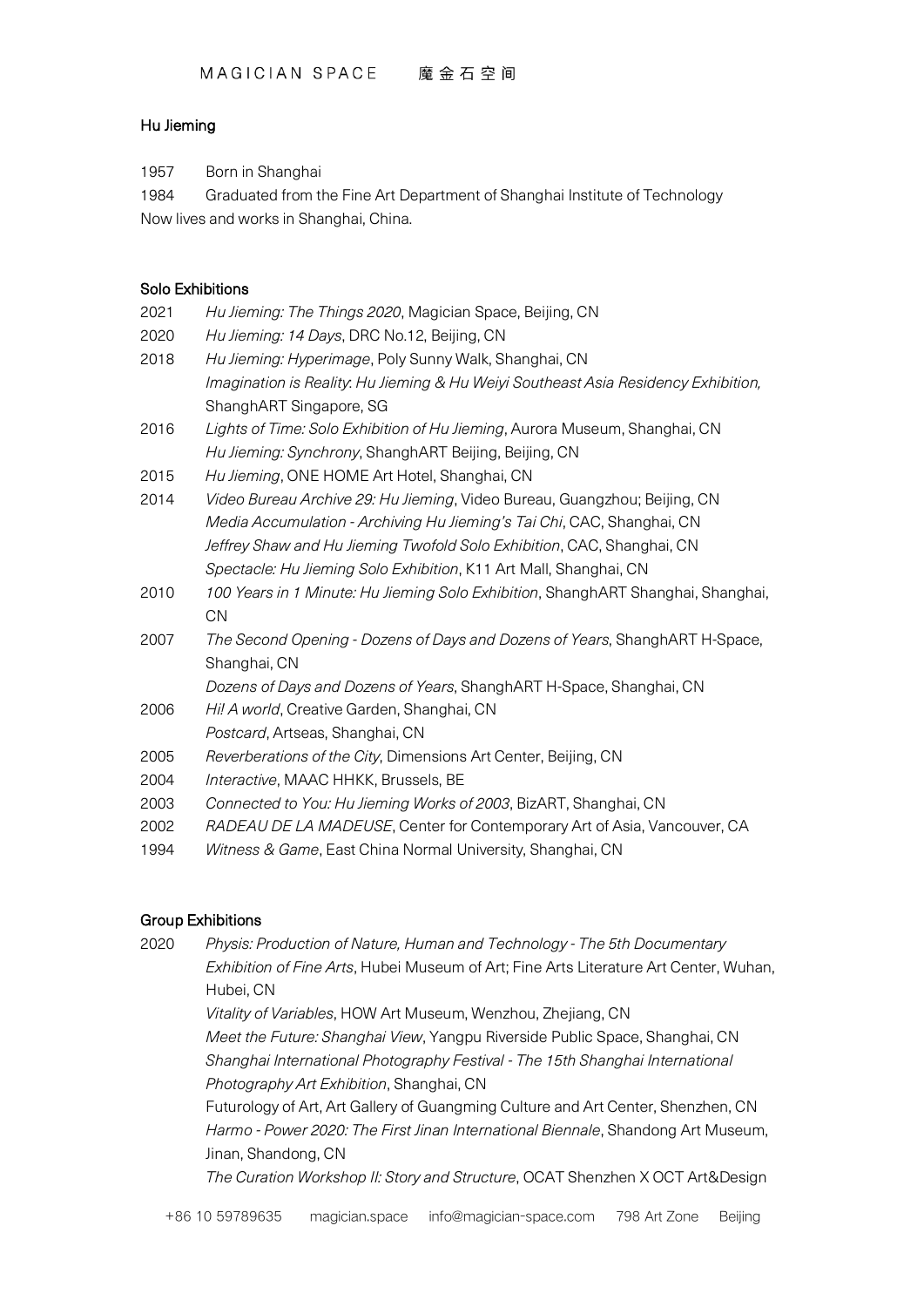|      | Gallery, Shenzhen, CN                                                                |
|------|--------------------------------------------------------------------------------------|
|      | Come Across ShanghART, Art Tower, Shanghai, CN                                       |
| 2019 | Synchronicity, Pingshan Art Museum, Shenzhen, CN                                     |
|      | Anti-Projection: Media Sculptures in the Early Chinese Video Art, New Century Art    |
|      | Foundation, Beijing, CN                                                              |
|      | Side Lanes, ShanghART Shanghai, Shanghai, CN                                         |
|      | Screen Capture, Chun Art Museum, Shanghai, CN                                        |
|      | The Exhibition of Annual of Contemporary Art China 2018, Beijing MinSheng Art        |
|      | Museum, Beijing, CN                                                                  |
|      | Concept, Form and Daily Life: The 3rd Shenzhen Biennale of Contemporary Art,         |
|      | Design Society, Shenzhen, CN                                                         |
|      | New Art History 2000-2018: Chinese Contemporary Art, MOCA Yinchuan, Yinchuan,        |
|      | Ningxia, CN                                                                          |
|      | The Kind Stranger, UNArt, Shanghai, CN                                               |
|      | The Return of Guests: Selections from the PSA Collection, PSA, Shanghai, CN          |
| 2018 | Rhizome: A Survey Subject of Chinese Contemporary Arts, Today Art Museum,            |
|      | Beijing, CN                                                                          |
|      | The Moon Seeing All the Rivers: A Study of Landscape Art by Four Artists, GDMoA,     |
|      | Guangzhou, Guangdong, CN                                                             |
|      | Art in Motion: 100 Masterpieces with and through Media, ZKM, GER                     |
|      | Boat House 1862, Shanghai, CN                                                        |
|      | Avantgrade Shanghai: Shanghai 30 Years Contemporary Art Literature Exhibition,       |
|      | Mingyuan Art Museum, Shanghai, CN                                                    |
|      |                                                                                      |
|      | The Same but Also Changed, Shanghai Exhibition Center, Shanghai, CN                  |
| 2017 | Photofairs Shanghai 2018, Shanghai Exhibition Center, Shanghai, CN                   |
|      | Bi-City Biennale of Urbanism/Architecture, Natou, Shenzhen, CN                       |
|      | Myth/History III: Shanghai Galaxy, Yuz Museum Shanghai, Shanghai, CN                 |
|      | The Unknown Future - Hebei International Visual Art Experimental Exhibition, NIU Art |
|      | Space, Shijiazhuang, Hebei, CN                                                       |
|      | Reciprocal Enlightenment, CAFA Art Museum, Beijing, CN                               |
|      | The 2nd Edition of ChangJiang International Photography & Video Biennale,            |
|      | Changjiang Museum of Contemporary Art, Chongqing, CN                                 |
| 2016 | Busan Biennale 2016, Busan, KR                                                       |
|      | That Has Been, and May Be Again, Para Site, Hong Kong, CN                            |
|      | WE: A Community of Chinese Contemporary Artists, Chi K11 Art Museum, Shanghai,       |
|      | CN                                                                                   |
|      | The Shadow Never Lies, Shanghai Mingsheng Art Museum, Shanghai, CN                   |
|      | The Uncertain, or the Shelved, ShanghART Shanghai, Shanghai, CN                      |
|      | Things from the Gallery Warehouse 7-B, ShanghART H-Space, Shanghai, CN               |
|      | 20, Fosun Foundation, Shanghai, CN                                                   |
|      | Ten Artist, Ten Styles, Xinhua Center/Xin Space, Shanghai, CN                        |
|      | M-Space: Sino-German Moving Image Exhibition and Forum B3+Shanghai, College of       |
|      | Design and Innovation Tongji University, Shanghai, CN                                |
|      | Guizhou New Media Art Festival, Longli, Guizhou, CN                                  |
|      | HOME Cinema, OCT Art&Design Gallery, Shenzhen, CN                                    |
|      | A Visit to Classic: Chinese Contemporay Photography and Video Exhibition, BA Art     |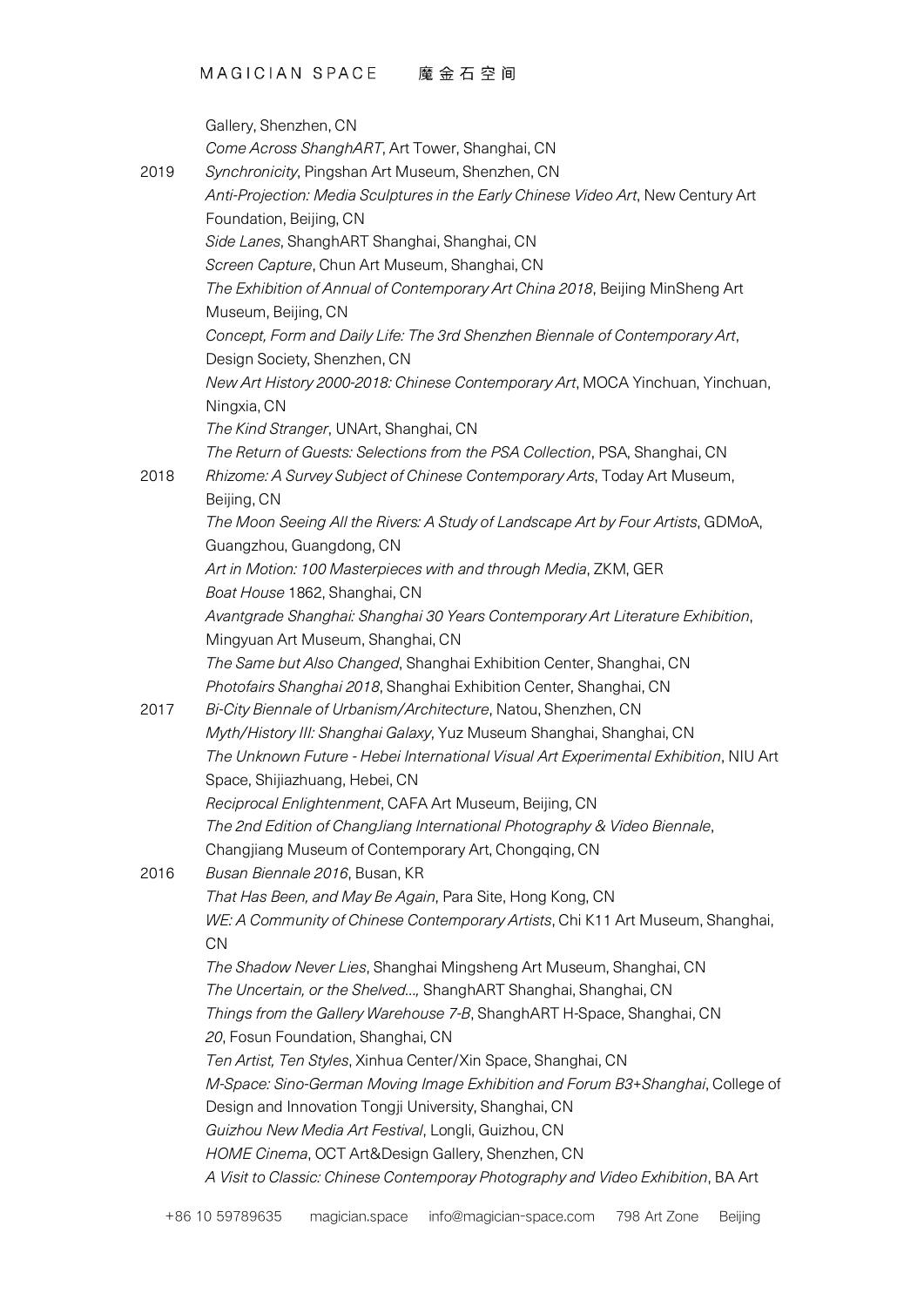|      | Space, Shanghai, CN                                                                                                                         |
|------|---------------------------------------------------------------------------------------------------------------------------------------------|
|      | Beyond Every Mountain is Another Mountain: A Meeting of Contemporary Art from                                                               |
|      | China and Switzerland, Helmhaus Museum, Zurich, CH                                                                                          |
|      | Wuu Speech: Artists living in Shanghai, China Art Museum, Shanghai, CN                                                                      |
|      | Art Zhengzhou: Contemporary Art Exhibition, Zhengdong Greenland Center,<br>Zhengzhou, Henan, CN                                             |
| 2015 | Myth/History II: Shanghai Galaxy, Yuz Museum Shanghai, Shanghai, CN                                                                         |
|      | The System of Objects, Shanghai Minsheng Art Museum, Shanghai, CN                                                                           |
|      | 2015 Biennale China-Italia, Mastiodellacittadella, Turin, IT                                                                                |
|      | Pursuing Dream, Shanghai Sculpture Space, Shanghai, CN                                                                                      |
|      | Shanghai Ever, MoCA Shanghai, Shanghai, CN                                                                                                  |
|      | Power of Education, Shanghai Himalayas Museum, Shanghai, CN                                                                                 |
|      | Jimei X Arles International Photo Festival, Xiamen Jiageng Art Center, Xiamen, Fujian,<br><b>CN</b>                                         |
|      | What I Saw with Your Eyes, Shanghai Exhibition Center, Shanghai, CN                                                                         |
|      | Sudden Change of Idea: An Exhibition on Comparative Study Between Chinese and<br>German Conceptual Art, United Art Museum, Wuhan, Hubei, CN |
|      | 海上繁花 (Hai Shang Fan Hua), Shanghai Sheshan Contemporary Art Center,<br>Shanghai, CN                                                         |
|      | 海洋艺术展 (Ocean Art Exhibition), Shanghai Minsheng Art Museum, Shanghai, CN                                                                    |
|      | Urban Renewal - Shanghai Urban Space Art Season, West Bund Art Center, Shanghai,                                                            |
|      | <b>CN</b>                                                                                                                                   |
|      | Big Flood, Lan Space Art Center, Beijing, CN                                                                                                |
|      | Works Exhibition of Teachers of College and Universities, Art Center of Donghua                                                             |
|      | University, Shanghai, CN                                                                                                                    |
|      | West Bund Art&Design Fair 2015, West Bund Art Center, Shanghai, CN                                                                          |
| 2014 | The Section of Experimental Art at the 12 National Exhibition of Fine Arts, Today Art<br>Museum, Beijing, CN                                |
|      | Chinese Contemporary Photography: 2009-2014, Shanghai Mingsheng Art Museum,                                                                 |
|      | Shanghai, CN                                                                                                                                |
|      | White Rabbit Art Museum Collection Exhibition, White Rabbit Art Museum, Sydney,<br>AU                                                       |
|      | COSMOS: Limited and Limitless, Existence and Co-existence, Opening Exhibition of                                                            |
|      | Shanghai 21st Century Minsheng Art Museum, Shanghai Mingsheng Art Museum,<br>Shanghai, CN                                                   |
|      | Pavilion: City New Space Art Exhibition, Beicheng Delta, Changsha, Hunan, CN                                                                |
|      | Thingworld: International Triennial of New Media Art, NAMOC, Beijing, CN                                                                    |
|      | In and Out: Contemporary Art Exhibition, Reel Department Store, Shanghai, CN                                                                |
|      | XiangJie Shanghai Contemporary Art Exhibition, Shanghai Sculpture Art Center,<br>Shanghai, CN                                               |
|      | Dream Space: Shanghai Sculpture Exhibition, Shanghai Sculpture Art Center,                                                                  |
|      | Shanghai, CN                                                                                                                                |
|      | K11 VIP Exhibition, New World Building 11th Floor, Hong Kong, CN                                                                            |
|      | V&P, ShanghART Beijing, Beijing, CN                                                                                                         |
|      | Pandmonium: Media Art from Shanghai, Kunstquartier Bethanien, Berlin, GER                                                                   |
|      | 5 Plus, ShanghART Beijing, Beijing, CN                                                                                                      |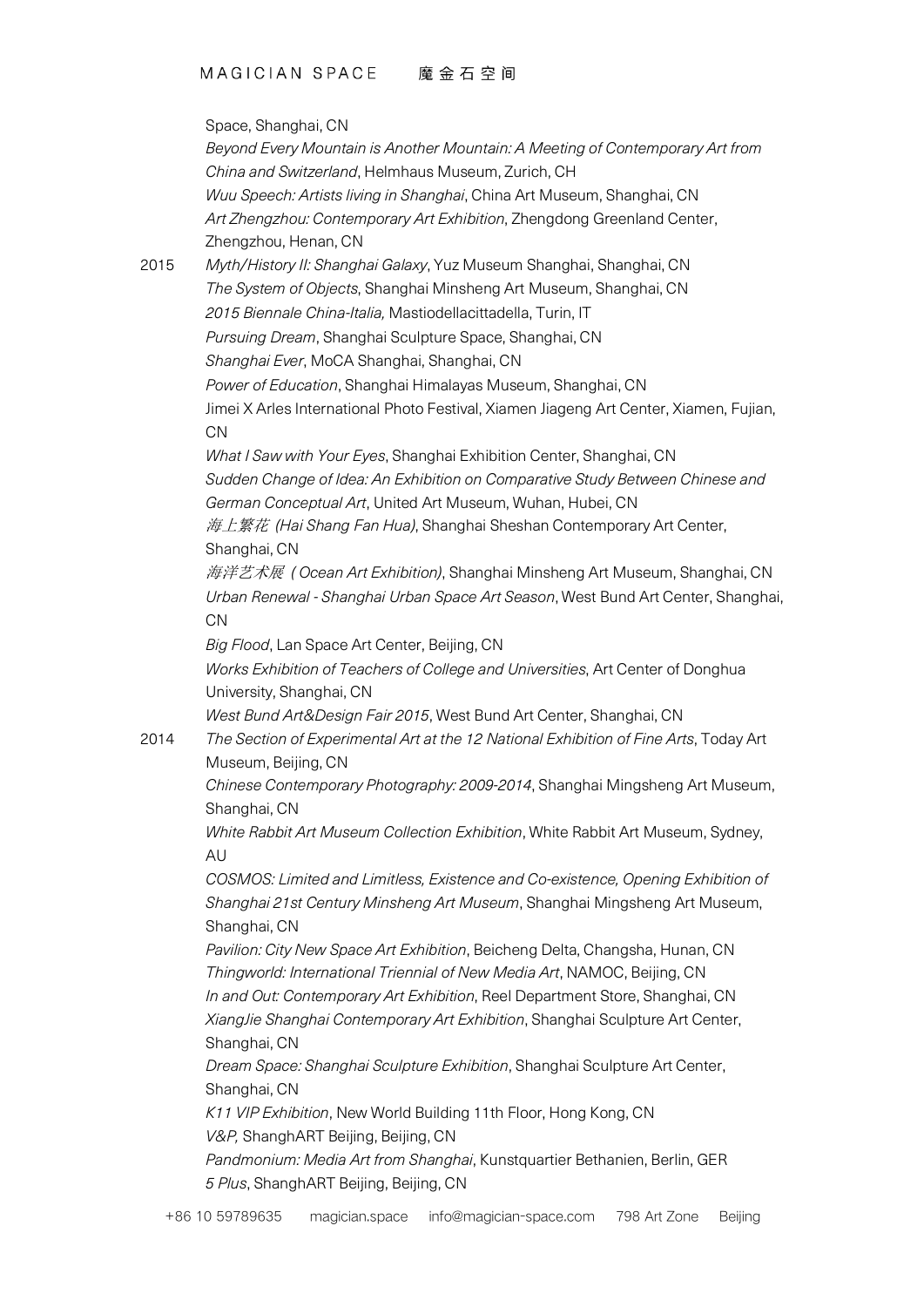|      | LAB 3.0: UNPAINTED Media Art Fair, Munich, GER<br>Starlight, ShanghART Shanghai, Shanghai, CN                              |
|------|----------------------------------------------------------------------------------------------------------------------------|
|      | BHAU DAJI LAD Video Art Project, Bhau Daji Lad Museum, Mumbai, IN                                                          |
| 2013 | Water&Reflections - Public Art Project, Zendai Zhujiajiao Art Space, Shanghai, CN                                          |
|      | The Overlapping: Reflection Zhujiajiao Contemporary Art Exhibition, Zhujiajiao,<br>Shanghai, CN                            |
|      | West Bund 2013: A Biennial of Architecture and Contemporary Art, Waterfront of<br>Xuhui District, Shanghai, CN             |
|      | Drama Suspended: Undressing the Present, Alain Badiou and the Artists, Mecooon                                             |
|      | Space, Shanghai, CN                                                                                                        |
|      | Clutch, ShanghART H-Space, Shanghai, CN                                                                                    |
|      | Portrait of the Times: 30 Years of Chinese Contemporary Art, PSA, Shanghai, CN                                             |
| 2012 | Truth, Beauty, Freedom and Money, K11 Art Mall, Shanghai, CN<br>Reactivation: The 9th Shanghai Biennale, PSA, Shanghai, CN |
|      | Uninkable, TOP Contemporary Art Center, Shanghai, CN                                                                       |
|      | People and Object, Across Memory, Jinji Lake Art Museum, Suzhou, Jiangsu, CN                                               |
|      | TransMedia Art & Fashion Exhibition, Shanghai Sculpture Space, Shanghai, CN                                                |
|      | The Fourth State of Water: From Micro to Macro, Centre of Contemporary Art in                                              |
|      | Torun, PL                                                                                                                  |
| 2011 | Wanxiang: China Art Academy Photography Exhibition, China Academy of Art,                                                  |
|      | Hangzhou, Zhejiang, CN                                                                                                     |
|      | Gravitational Field: 2011 Himalayas Cross-Media Art Festival, Himalayas Art Museum,                                        |
|      | Shanghai, CN                                                                                                               |
|      | Nature Contract, Shanghai Times Square, Shanghai, CN                                                                       |
|      | Moving Image in China: 1988-2011, Shanghai Mingsheng Art Museum, Shanghai, CN                                              |
|      | Poster Exhibition, TOP Events, Shanghai, CN                                                                                |
|      | Contemporary Art Exhibition Documentation Project II: Let's Talk about Money - The                                         |
|      | 1st International Fax Art Exhibition in Shanghai 1996, ShanghART Taopu, Shanghai,                                          |
|      | <b>CN</b>                                                                                                                  |
|      | Contemporary Art Top Events, Shanghai, CN                                                                                  |
|      | Augmented Senses, A China-France Media Art Project, OCT Suhe Creek Gallery,                                                |
|      | Shanghai; OCT Art & Design Gallery, Shenzhen, CN                                                                           |
|      | A Pile of Passion, ShanghART Shanghai, Shanghai, CN                                                                        |
|      | Collectors' Stage: Asian Contemporary Art from Private Collections, Singapore Art                                          |
|      | Museum, SG                                                                                                                 |
|      | N Minutes Video Art Festival, Shanghai, CN                                                                                 |
| 2010 | One by One, ShanghART Shanghai, Shanghai, CN                                                                               |
|      | A Decade Long Exposure: The Central Academy of Fine Arts and Chinese                                                       |
|      | Contemporary Photography, CAFA Art Museum, Beijing, CN                                                                     |
|      | The 1st International NanoArt Exhibition, Science and Culture Arts Center, Suzhou,<br>Zhejiang, CN                         |
|      | Double Act, DDM Warehouse, Shanghai, CN                                                                                    |
|      | DIAL 62761232, A Document on A Contemporary Art Event, ShanghART Taopu,                                                    |
|      | Shanghai, CN                                                                                                               |
|      | Resonance: New Media Art Week, 18 Gallery, Shanghai, CN                                                                    |
|      | This Modern World? An Art as Billboard Project for the Cool Docks, Cool Docks,                                             |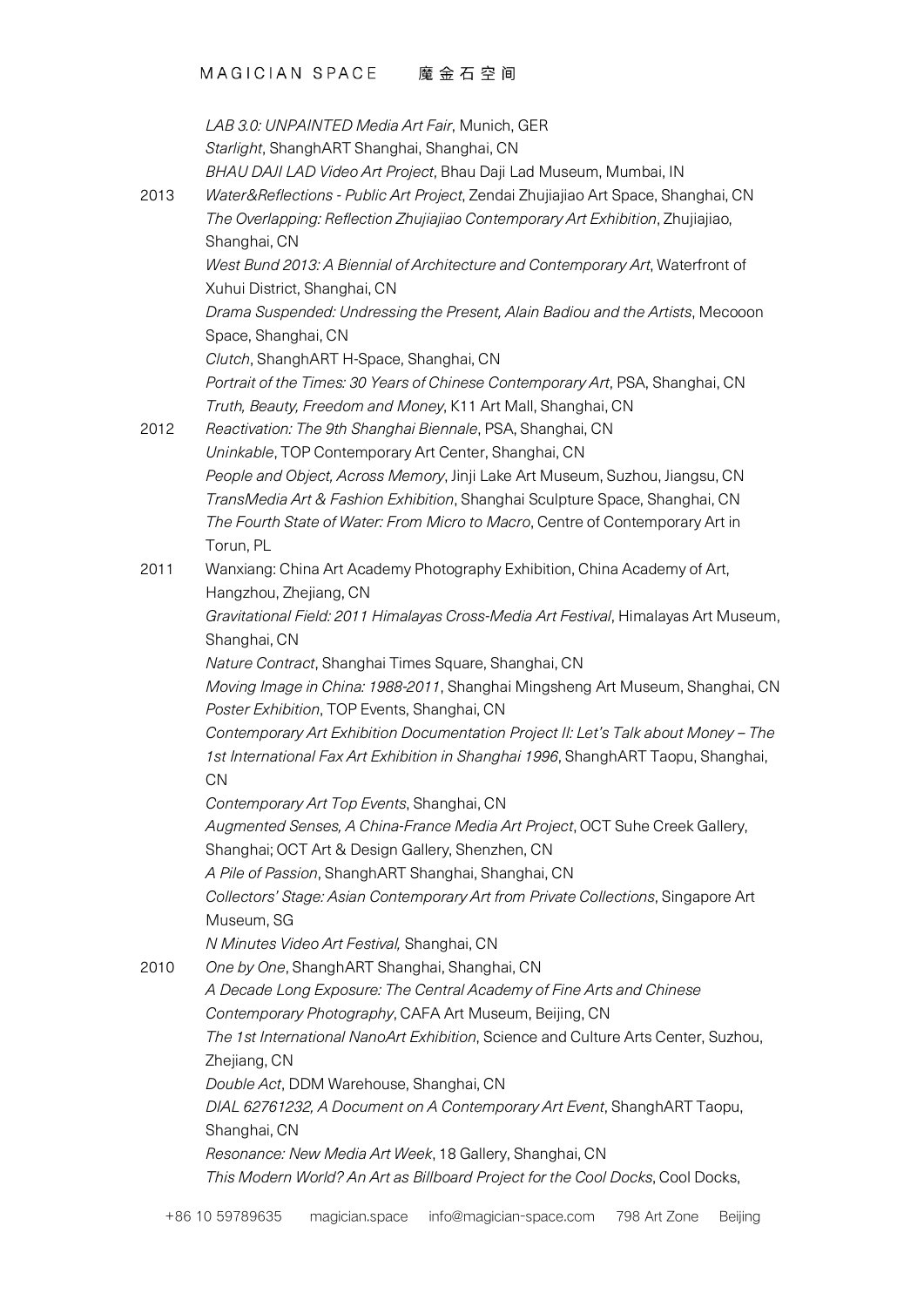|      | Shanghai, CN                                                                         |
|------|--------------------------------------------------------------------------------------|
|      | Jungle: A Close-Up Focus on Chinese Contemporary Art Trends, Platform China          |
|      | Contemporary Art Institute, Beijing, CN                                              |
|      | Speed & Chaos: Into the Future of Asian Art, Bryce-Wolkowitz Gallery, New York, US   |
|      | You West, I East: Chinese Contemporary Art Exhibition Tour, Shenzhen Art Museum,     |
|      | Shenzhen, CN                                                                         |
| 2009 | Things from the Gallery Warehouse 2, ShanghART H-Space, Shanghai, CN                 |
|      | Time Lapse, NAMOC, Beijing; Center PasquArt, Biel, CH                                |
|      | Fantastic Illusion, Broel Museum, Kortrijk, BE                                       |
|      | Ten Years Collection of Conceptual Photography, Pingyao, Shanxi, CN                  |
|      | 2009 German Week: Every Human Being is an Artist, Times Square, Shanghai, CN         |
|      | Fantastic Illusions, Media Art Exhibition of Chinese and Belgian Artists, MoCA,      |
|      | Shanghai, CN                                                                         |
|      | Scene, A Dialogue with Space & Time, River South Art Center, Shanghai, CN            |
|      | Rebirth: Art Meets Architecture, 800 Show Creative Center, Shanghai, CN              |
|      | Bourgeoisified Proletariat: Contemporary Art Exhibition in Songjiang, Shanghai, CN   |
|      | Songjiang Creative Studio, Shanghai, CN                                              |
|      | Festival @rt Outsiders, Paris, FR                                                    |
|      | Shanghai History in Making from 1979 Till 2009, ShanghART Shanghai, Shanghai, CN     |
|      | In the 1980s: Wen Pulin Archive of Chinese Avant-Garde Art Exhibition, Duolun        |
|      | Museum of Modern Art, Shanghai, CN                                                   |
|      | Another Scene: Artists' Projects, Concepts and Ideas, ShanghART H-Space,             |
|      | Shanghai, CN                                                                         |
| 2008 | Five Years of Duolun: Chinese Contemporary Art Retrospective Exhibition, Duolun      |
|      | Museum of Modern Art, Shanghai, CN                                                   |
|      | The 5th Small Productions Event, Shopping Gallery, Shanghai, CN                      |
|      | Virtual City: New Power-China Contemporary Art Biennale 2008, Yuan Gong Art          |
|      | Museum, Shanghai, CN                                                                 |
|      | Insomnia: Photographs Exhibition, BizART, Shanghai, CN                               |
|      | Our Future: The Guy & Myriam Ullens Foundation Collection, Ullens Foundation,        |
|      | Beijing, CN                                                                          |
|      | The World of Other's: A Contemporary Art Exhibition, Museum of Contemporary Art,     |
|      | Shanghai, CN                                                                         |
|      | China New Vision: The Contemporary Collection of Shanghai Art Museum, Centro         |
|      | Arte Moderna e Contemporanea della Spezia, IT                                        |
|      | Art Multiple 2008, Ke Center for the Contemporary Arts, Shanghai, CN                 |
| 2007 | The First Today's Documents 2007 - Energy: Spirit Body Material, Today Art Museum,   |
|      | Beijing, CN                                                                          |
|      | Rejected Collection: More the 40 Chinese Artists/Over 60 Rejected Proposals, Ke      |
|      | Center for Contemporary Arts, Shanghai, CN                                           |
|      | Chinese Video Now, John Hansard Gallery, Southampton, UK                             |
|      | DEAF07, Interact or Die!, Institute for the Unstable Media, Rotterdam, NL            |
|      | Remote Control, MoCA, Shanghai, CN                                                   |
| 2006 | General Motors Contemporary Art Exhibition, Shanghai Center, Shanghai, CN            |
|      | The Thirteen: Chinese Video Now, Platform China Contemporary Art Institute, Beijing, |
|      | CN                                                                                   |
|      |                                                                                      |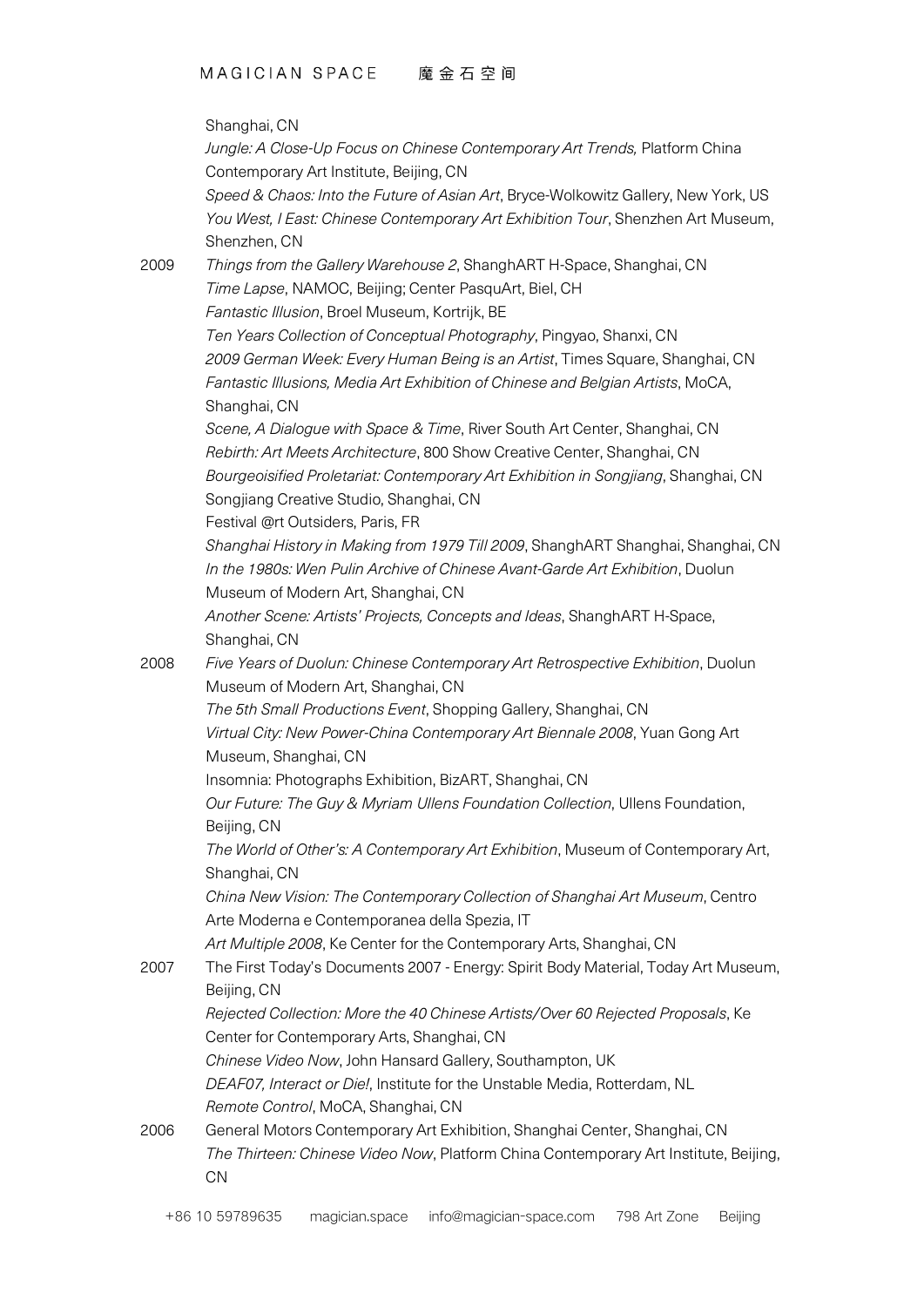#### MAGICIAN SPACE 魔金石空间

*Code: Blue - Confluence of Currents (3rd Beijing Int'l Millennium Dialogue)*, Millennium Museum, Beijing, CN

*China Contemporary: Architecture, Art and Visual Culture*, Netherlands Architecture Institute; Museum Boijmans Van Beuningen; Netherlands Fotomuseum, NL *2006 Move on Asia - Clash and Network (Shanghai)*, Duolun Museum of Modern Art, Shanghai, CN

*The Thirteen: Chinese Video Now*, PS1 Contemporary Art Center, Long Island City, New York, US

Move on Asia, Loop Space, Seoul, KR

2005 *BizART: How to Turn Guangzhou into Shanghai - The Second Guangzhou Triennial - Self Organisation*, Xinyi International Club, Guangzhou, Guangdong, CN *Zooming into Focus*, Contemporary Chinese Photography and Video from the Haudenschild Collection, NAMOC, Beijing, CN *Convergence at E 116/N 40: 2005 Beijing International Contemporary Art Exhibition*, 798 Dayaolu Workshop, Beijing, CN *Fight Over the Line: 2nd International New Media Art Exhibition of Beijing*, China Millennium Museum, Beijing, CN *Big Screen Asia Pills*, Prato della Valle, Venice, IT *City Nomadism*, Zendai Museum of Modern Art, Shanghai, CN 2004 *Shanghai Modern*, Museum Villa Stuck, Munich, GER *Techniques of the Visible: The 5th Shanghai Biennale*, Shanghai Art Museum, Shanghai, CN *Dial 62761232 (Express Delivery Exhibition)*, Contemporary Art Exhibition, BizART, Shanghai, CN *Between Past and Future: New Photography and Video from China*, ICP and the Asia Society, NY, US (tour to: Museum of Contemporary Art and the Smart Museum of Art, Chicago; Seattle Art Museum, Seattle; the Santa Barbara Museum of Art, Santa Barbara, US; V&A, London, UK; Haus der Kulturen der Welt, Berlin, GER *Light as Fuck! Shanghai Assemblage 2000-2004*, The National Museum of Contemporary Art, Oslo, NO *Shanghai Surprise*, Lothringer13 – Stadtische Kunsthalle München, Munich, GER *Regeneration: Contemporary Chinese Art from China and the U.S.A.*, Samek Art Gallery, Bucknell University, Lewisburg, US *Nuit Blanche*, Dazibao d'images, Paris, FR 2003 *Open Sky: Grand Opening of Shanghai Duolun Museum of Modern Art*, Duolun Museum of Modern Art, Shanghai, CN *Return Nature II: Pastoral - An Exhibition of International Contemporary Art*, Shenghua Arts Center, Nanjing, CN *Return Nature I: Trojan Horse - An Exhibition of International Contemporary Art*, Shenghua Arts Center, Nanjing, CN *A Strange Heaven: Contemporary Chinese Photography*, Galerie Rudolfinum, Prague, CZ *Distance: The Exhibition of Chinese Contemporary Art*, Guangdong Art Museum, Guangzhou, Guangdong, CN *New Year & New Location Exhibition*, Eastlink Gallery, Shanghai, CN *Take a Seat*, Artsea Studio & Gallery, Shanghai, CN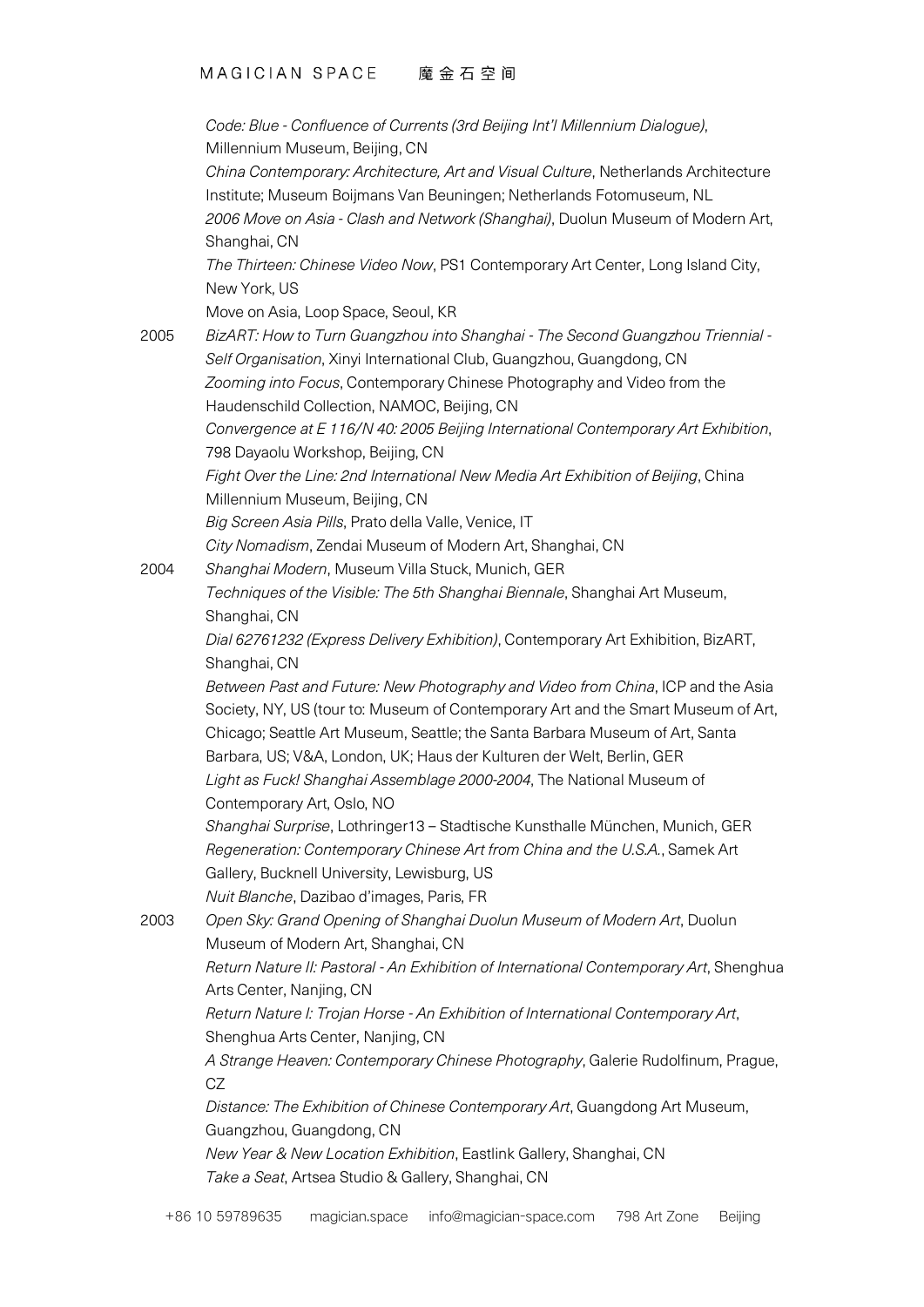```
MAGICIAN SPACE 魔金石空间
```

| 2002 | The First Guangzhou Triennial – Reinterpretation: A Decade of Experimental Chinese<br>Art (1990 - 2000), Guangdong Museum of Art, Guangzhou, Guangdong, CN |
|------|------------------------------------------------------------------------------------------------------------------------------------------------------------|
|      | China Contemporary Art Exhibition, Kunstlerhaus in Wien, Vienna, AT                                                                                        |
|      |                                                                                                                                                            |
|      | The Exhibition of Modern Art of Korea & China, Kwan Hoon Art Museum, Seoul, KR                                                                             |
|      | The Artists of Shanghai, BizART, Shanghai, CN                                                                                                              |
|      | The Third Space in the Fourth World: China and Netherlands Multimedia Art                                                                                  |
|      | Exhibition, Eastlink, Shanghai, CN                                                                                                                         |
|      | Ost + West, Kuenstlerhaus, Vienna, AT                                                                                                                      |
|      | Day Dream: The Contemporary Art Exhibition of China, Nanjing Museum, Nanjing, CN                                                                           |
|      | Paris-Pekin, Chinese Contemporary Art Exhibition, Espace Pierre Cardin, Paris, FR                                                                          |
|      | The 4th Annual Video Marathon - 12 Hour Screening, Art in General, New York, US                                                                            |
| 2001 | Living in Time: 29 Contemporary Artists from China, National Galerie im Hamburger                                                                          |
|      | Bahnhof Museum fuer Gegenwart - Berlin, GER                                                                                                                |
|      | 010101: Art in Technological Times, San Francisco Museum of Modern Art, San                                                                                |
|      | Francisco, US                                                                                                                                              |
|      | Mantic Ecstasy: Digital Image and Video Art, Hangzhou; Shanghai; Beijing, CN                                                                               |
|      | Festival of Digital Art in China Academy of Fine Art, China Academy of Art, Hangzhou,                                                                      |
|      | Zhejiang, CN                                                                                                                                               |
|      | China Rushes: Video-und Web-Art aus der VR China, LED Wand am Schlobplatz                                                                                  |
|      | Berlin-Mitt, Berlin, GER                                                                                                                                   |
|      | Zhang Ku: The Festival of Digital Art, LOFT, Beijing, CN                                                                                                   |
|      | Hotpot, Kinesisk Samtidskunst, Kunstnernes Hus, Oslo, NO                                                                                                   |
|      | Developing Time/Temps de Pause, BizART, Shanghai, CN                                                                                                       |
| 2000 | Inertia & Mask-Works on Paper, Shanghai Oil Painting & Sculpture Institute,                                                                                |
|      | Shanghai, CN                                                                                                                                               |
|      | Festival of Vision, Hong Kong in Berlin, Haus der Kulturen der Welt, Berlin, GER                                                                           |
|      | Home?: Contemporary Art Exhibition, Yuexing Furniture Plaza, Shanghai, CN                                                                                  |
|      | Asia & Pacific Video, Brisbane, AU                                                                                                                         |
|      | Installation, Performance, Video Versus Painting Exhibition, Landmark Arts Chamber,                                                                        |
|      | Beijing, CN                                                                                                                                                |
|      | Documentation of Chinese Avant-Garde Art in 90s, Fukuoka Asian Art Museum,                                                                                 |
|      | Fukuoka, JP                                                                                                                                                |
|      | Video Circle Program, Hong Kong Art Center, Hong Kong, CN                                                                                                  |
|      | Pop Top: Room with A View, Shanghai, CN                                                                                                                    |
|      | Looking Out/Looking In, Art Show 2, East Quad Art Gallery, University of Michigan, US                                                                      |
| 1999 | The Same but Also Changed: Photography Exhibition, Shanghai, CN                                                                                            |
|      | Art for Sale, Shanghai Plaza, Shanghai, CN                                                                                                                 |
|      | The First Chinese Installation Artists Documents Exhibition, The Commune of Art                                                                            |
|      | Hong Kong, Hong Kong, CN                                                                                                                                   |
|      | Looking Out/Looking In, Shanghai Contemporary Art Exhibition, Plug in                                                                                      |
|      | Contemporary Art Centre, Winnipeg, CA                                                                                                                      |
|      | BM99, Bienal da Maya, Maya Art Center, PT                                                                                                                  |
| 1998 | Life, Wan Fung Art Gallery, Shanghai, CN                                                                                                                   |
|      | New Voices: Contemporary Art Dialogue Among, Liu Haisu Art Museum, Shanghai;                                                                               |
|      | Hong Kong Art Center, Hong Kong; National Taiwan Art Education Institute, Taipei,                                                                          |
|      | CN                                                                                                                                                         |
|      |                                                                                                                                                            |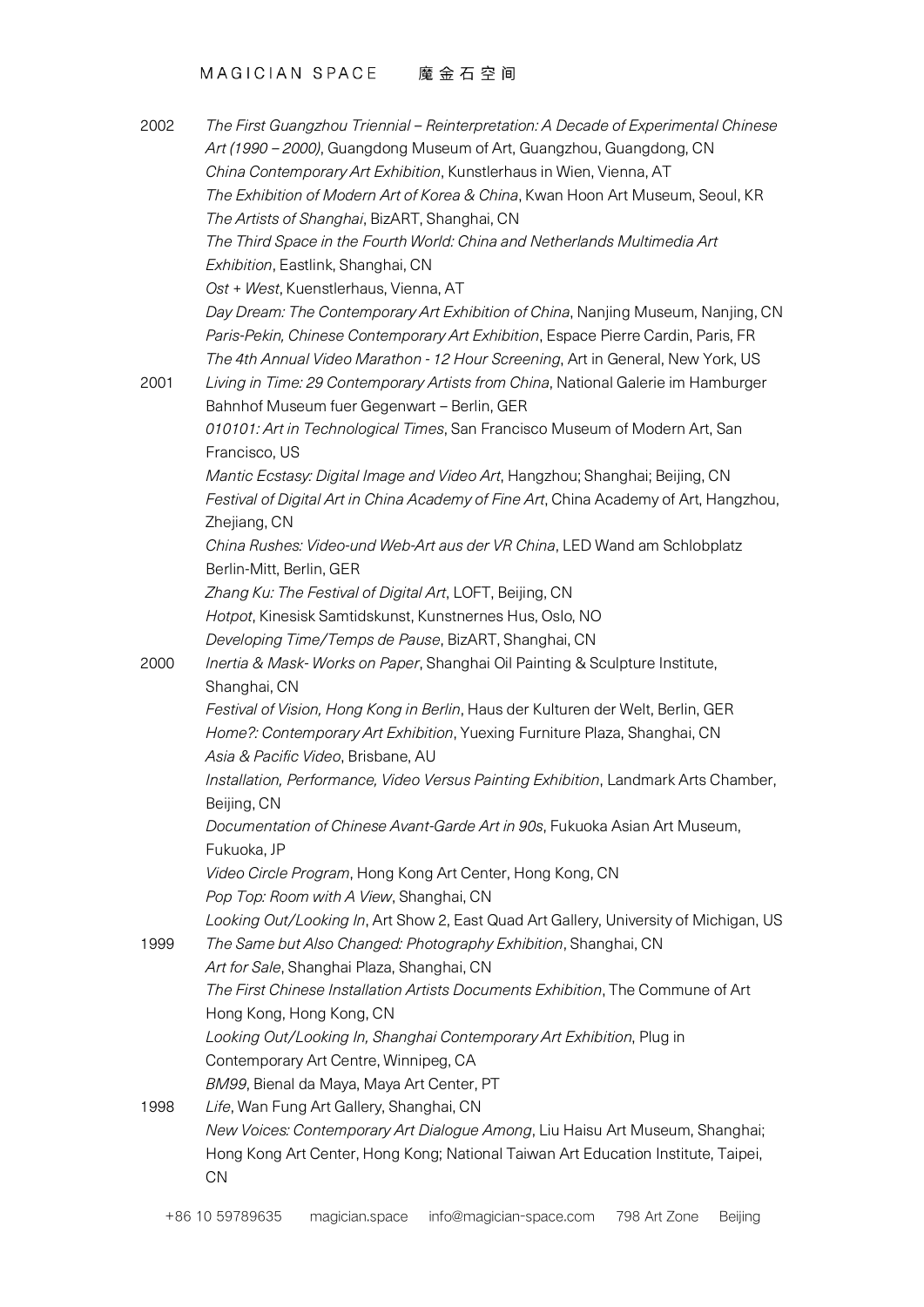*Jiangnan: Modern and Contemporary Art from South of the Yangzi River*, Grunt Gallery, Vancouver, CA

- 1997 *Chinese Video Art Communication Exhibition*, CAFA Art Museum, Beijing, CN
- 1996 *Shanghai Fax: Let's Talk about Money - International Fax Art Exhibition*, Shanghai Huashan Professional School of Art Gallery, Shanghai, CN *In the Name of Art: Chinese Contemporary Art Exhibition*, Liu Haisu Art Museum, Shanghai, CN
- 1995 *The 30th "Artists Today"*, Citizens' Gallery, Yokohama, JP *New 2-Dimentional Works Action*, Shanghai Art Museum, Shanghai, CN
- 1994 *Chinese Painting & Oil Painting Exhibition* (Copper Prize), NAMOC, Beijing, CN
- 1993 *4th Shanghai Youth Grand Fine Arts Exhibition*, Shanghai Art Museum, Shanghai, CN
- 1992 *Artworks from Shanghai Art Museum in New York*, New York, US *Shanghai Oil Painting Exhibition*, Shanghai Art Museum, Shanghai, CN
- 1990 *Shanghai Sports Art Exhibition*, Shanghai Artist Gallery, Shanghai, CN *3rd Shanghai Youth Grand Fine Arts Exhibition*, Shanghai Art Museum, Shanghai, CN
- 1989 *Shanghai Oil Painting Exhibition*, Shanghai Art Museum, Shanghai, CN
- 1988 *2nd Shanghai Youth Grand Fine Arts Exhibition*, Shanghai Art Museum, Shanghai, CN
- 1986 *International Year of Peace Art Exhibition*, Shanghai Artist Gallery, Shanghai, CN *1st Shanghai Youth Grand Fine Arts Exhibition*, Shanghai Artist's Gallery, Shanghai, **CN**
- 1983 *East China Art Design Competition*, Changzhou, Jiangsu, CN
- 1982 *2nd Shanghai University Students Art Competition* (Grand Prize), Shanghai Youth Palace, Shanghai, CN

# Film Festivals

- 2017 Up and Coming International Film Festival Hannover, GER
- 2005 2005 Berwick Film&Video Art Festival, Crossing Borders, Berwick, UK

# Projects

| 2012 | Undressing the Present, Mecooon Space, Shanghai, CN                                          |
|------|----------------------------------------------------------------------------------------------|
|      | Black Box: Seeing Clearly in Darkness, The 2012 9th Shanghai Biennale, PSA,                  |
|      | Shanghai, CN                                                                                 |
|      | <i>Postcards</i> , Frankfurt am Main, GER                                                    |
| 2011 | Prevent 2012: Doomsday Party, TOP Contemporary Art Center, Shanghai, CN                      |
|      | Black Box: Night of Legends - The Project of Behaviors in the Laboratory (No.3),             |
|      | Himalayas Art Museum, Shanghai, CN                                                           |
|      | <i>Black Box: Classical Black</i> - The Project of Behaviors in the Laboratory (No.2), Taopu |
|      | Building, The Container Theatre, Shanghai, CN                                                |
|      | Black Box: The Maneuver in Darkness - The Project of Behaviors in the Laboratory             |
|      | (No.1), TOP M50, Shanghai, CN                                                                |
| 2010 | Source - Interactive Fountain, 2010 Shanghai Expo, Shanghai, CN                              |
| 2008 | Beam Me Up - Online Project, Xcult.org, CH                                                   |
| 2006 | ISEA2006 - The 13th International Symposium of Electronic Art, ZeroOne Container             |
|      | Culture Project, San Jose, US                                                                |